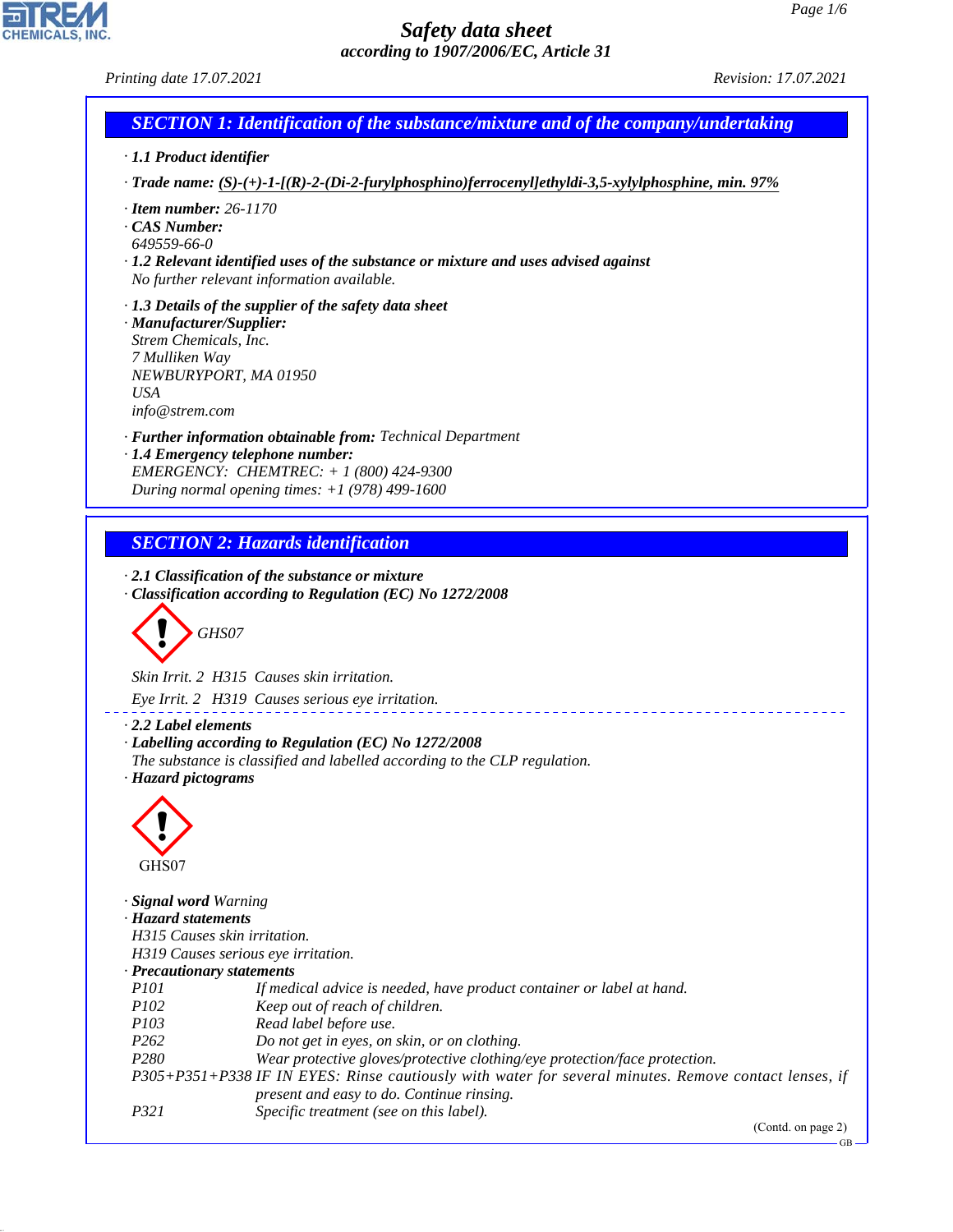*Printing date 17.07.2021 Revision: 17.07.2021*

*Trade name: (S)-(+)-1-[(R)-2-(Di-2-furylphosphino)ferrocenyl]ethyldi-3,5-xylylphosphine, min. 97%*

(Contd. of page 1)

*P403+P233 Store in a well-ventilated place. Keep container tightly closed. P501 Dispose of contents/container in accordance with local/regional/national/international regulations.*

*· 2.3 Other hazards*

- *· Results of PBT and vPvB assessment*
- *· PBT: Not applicable.*
- *· vPvB: Not applicable.*

#### *SECTION 3: Composition/information on ingredients*

*· 3.1 Chemical characterisation: Substances*

```
· CAS No. Description
```
- *649559-66-0 (S)-(+)-1-[(R)-2-(Di-2-furylphosphino)ferrocenyl]ethyldi-3,*
- *5-xylylphosphine, min. 97%*

# *SECTION 4: First aid measures*

*· 4.1 Description of first aid measures*

- *· General information: Immediately remove any clothing soiled by the product.*
- *· After inhalation: In case of unconsciousness place patient stably in side position for transportation.*
- *· After skin contact: Immediately wash with water and soap and rinse thoroughly.*
- *· After eye contact:*
- *Rinse opened eye for several minutes under running water. If symptoms persist, consult a doctor.*
- *· After swallowing: If symptoms persist consult doctor.*
- *· 4.2 Most important symptoms and effects, both acute and delayed No further relevant information available.*
- *· 4.3 Indication of any immediate medical attention and special treatment needed*
- *No further relevant information available.*

# *SECTION 5: Firefighting measures*

- *· 5.1 Extinguishing media*
- *· Suitable extinguishing agents: Use fire extinguishing methods suitable to surrounding conditions.*
- *· 5.2 Special hazards arising from the substance or mixture No further relevant information available.*
- *· 5.3 Advice for firefighters*
- *· Protective equipment: No special measures required.*

#### *SECTION 6: Accidental release measures*

- *· 6.1 Personal precautions, protective equipment and emergency procedures Not required.*
- *· 6.2 Environmental precautions: No special measures required.*
- *· 6.3 Methods and material for containment and cleaning up:*
- *Dispose contaminated material as waste according to item 13.*
- *· 6.4 Reference to other sections See Section 7 for information on safe handling. See Section 8 for information on personal protection equipment.*
- *See Section 13 for disposal information.*

44.1.1

(Contd. on page 3)

GB

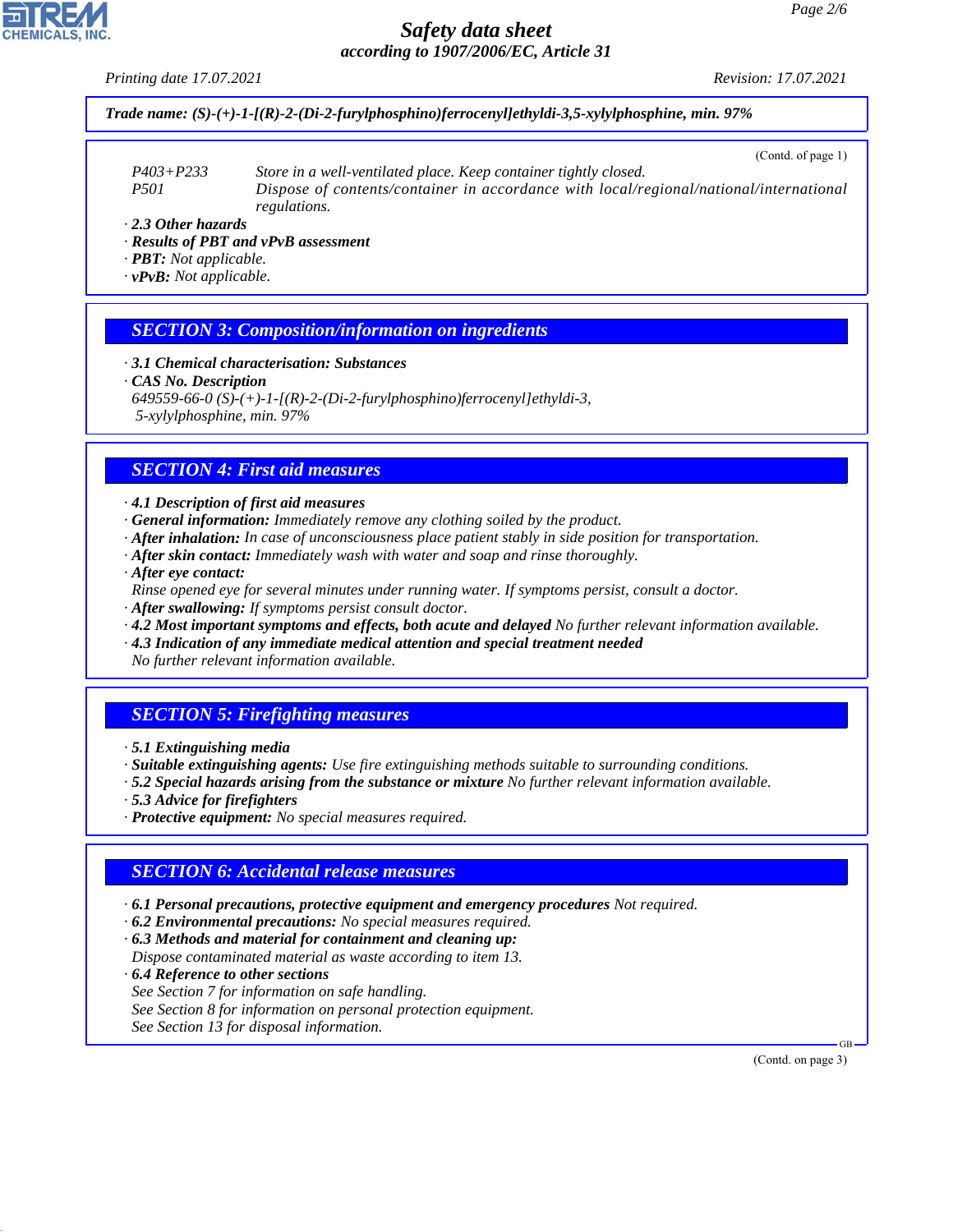*Printing date 17.07.2021 Revision: 17.07.2021*

*Trade name: (S)-(+)-1-[(R)-2-(Di-2-furylphosphino)ferrocenyl]ethyldi-3,5-xylylphosphine, min. 97%*

(Contd. of page 2)

# *SECTION 7: Handling and storage*

- *· 7.1 Precautions for safe handling No special precautions are necessary if used correctly.*
- *· Information about fire and explosion protection: No special measures required.*
- *· 7.2 Conditions for safe storage, including any incompatibilities*
- *· Storage:*
- *· Requirements to be met by storerooms and receptacles: No special requirements.*
- *· Information about storage in one common storage facility: Not required.*
- *· Further information about storage conditions: Keep container tightly sealed.*

*· 7.3 Specific end use(s) No further relevant information available.*

#### *SECTION 8: Exposure controls/personal protection*

*· Additional information about design of technical facilities: No further data; see item 7.*

- *· 8.1 Control parameters*
- *· Ingredients with limit values that require monitoring at the workplace: Not required.*
- *· Additional information: The lists valid during the making were used as basis.*
- *· 8.2 Exposure controls*
- *· Personal protective equipment:*
- *· General protective and hygienic measures: Keep away from foodstuffs, beverages and feed. Immediately remove all soiled and contaminated clothing Wash hands before breaks and at the end of work. Avoid contact with the eyes and skin.*
- *· Respiratory protection: Not required.*
- *· Protection of hands:*



\_S*Protective gloves*

*The glove material has to be impermeable and resistant to the product/ the substance/ the preparation. Due to missing tests no recommendation to the glove material can be given for the product/ the preparation/ the chemical mixture.*

*Selection of the glove material on consideration of the penetration times, rates of diffusion and the degradation · Material of gloves*

*The selection of the suitable gloves does not only depend on the material, but also on further marks of quality and varies from manufacturer to manufacturer.*

#### *· Penetration time of glove material*

*The exact break through time has to be found out by the manufacturer of the protective gloves and has to be observed.*

*· Eye protection:*



\_R*Tightly sealed goggles*

- *· 9.1 Information on basic physical and chemical properties*
- *· General Information*
- *· Appearance:*
- 

44.1.1

*Form: Powder Colour: Orange*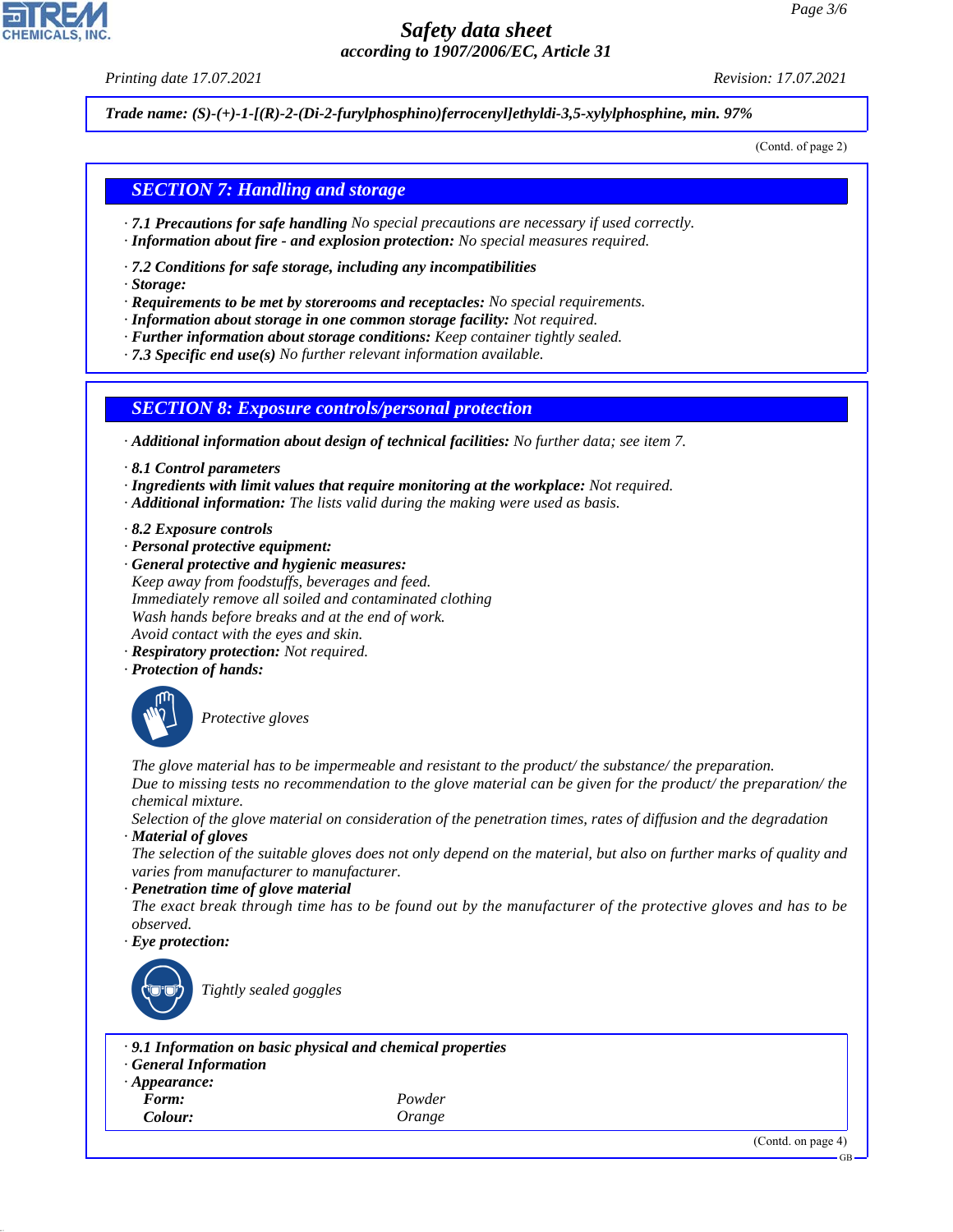*Printing date 17.07.2021 Revision: 17.07.2021*

**CHEMICALS, INC.** 

|  |  |  |  |  | Trade name: (S)-(+)-1-[(R)-2-(Di-2-furylphosphino)ferrocenyl]ethyldi-3,5-xylylphosphine, min. 97% |
|--|--|--|--|--|---------------------------------------------------------------------------------------------------|
|--|--|--|--|--|---------------------------------------------------------------------------------------------------|

|                                                        |                                               | (Contd. of page 3) |
|--------------------------------------------------------|-----------------------------------------------|--------------------|
| $\cdot$ Odour:                                         | Characteristic                                |                    |
| · Odour threshold:                                     | Not determined.                               |                    |
| $\cdot$ pH-value:                                      | Not applicable.                               |                    |
| Change in condition<br>Melting point/freezing point:   | Undetermined.                                 |                    |
| Initial boiling point and boiling range: Undetermined. |                                               |                    |
| · Flash point:                                         | Not applicable.                               |                    |
| · Flammability (solid, gas):                           | Not determined.                               |                    |
| · Ignition temperature:                                |                                               |                    |
| <b>Decomposition temperature:</b>                      | Not determined.                               |                    |
| · Auto-ignition temperature:                           | Not determined.                               |                    |
| · Explosive properties:                                | Product does not present an explosion hazard. |                    |
| · Explosion limits:                                    |                                               |                    |
| Lower:                                                 | Not determined.                               |                    |
| <b>Upper:</b>                                          | Not determined.                               |                    |
| · Vapour pressure:                                     | Not applicable.                               |                    |
| $\cdot$ Density:                                       | Not determined.                               |                    |
| · Relative density                                     | Not determined.                               |                    |
| · Vapour density                                       | Not applicable.                               |                    |
| $\cdot$ Evaporation rate                               | Not applicable.                               |                    |
| · Solubility in / Miscibility with                     |                                               |                    |
| water:                                                 | Insoluble.                                    |                    |
| · Partition coefficient: n-octanol/water:              | Not determined.                               |                    |
| · Viscosity:                                           |                                               |                    |
| Dynamic:                                               | Not applicable.                               |                    |
| Kinematic:                                             | Not applicable.                               |                    |
| · Solvent content:                                     |                                               |                    |
| Organic solvents:                                      | $0.0\%$                                       |                    |
| $VOC$ (EC)                                             | 0.00%                                         |                    |
| <b>Solids content:</b>                                 | 100.0%                                        |                    |
| . 9.2 Other information                                | No further relevant information available.    |                    |

# *SECTION 10: Stability and reactivity*

*· 10.1 Reactivity No further relevant information available.*

*· 10.2 Chemical stability*

44.1.1

*· Thermal decomposition / conditions to be avoided: No decomposition if used according to specifications.*

- *· 10.3 Possibility of hazardous reactions No dangerous reactions known.*
- *· 10.4 Conditions to avoid No further relevant information available.*

*· 10.5 Incompatible materials: No further relevant information available.*

*· 10.6 Hazardous decomposition products: No dangerous decomposition products known.*

(Contd. on page 5)

GB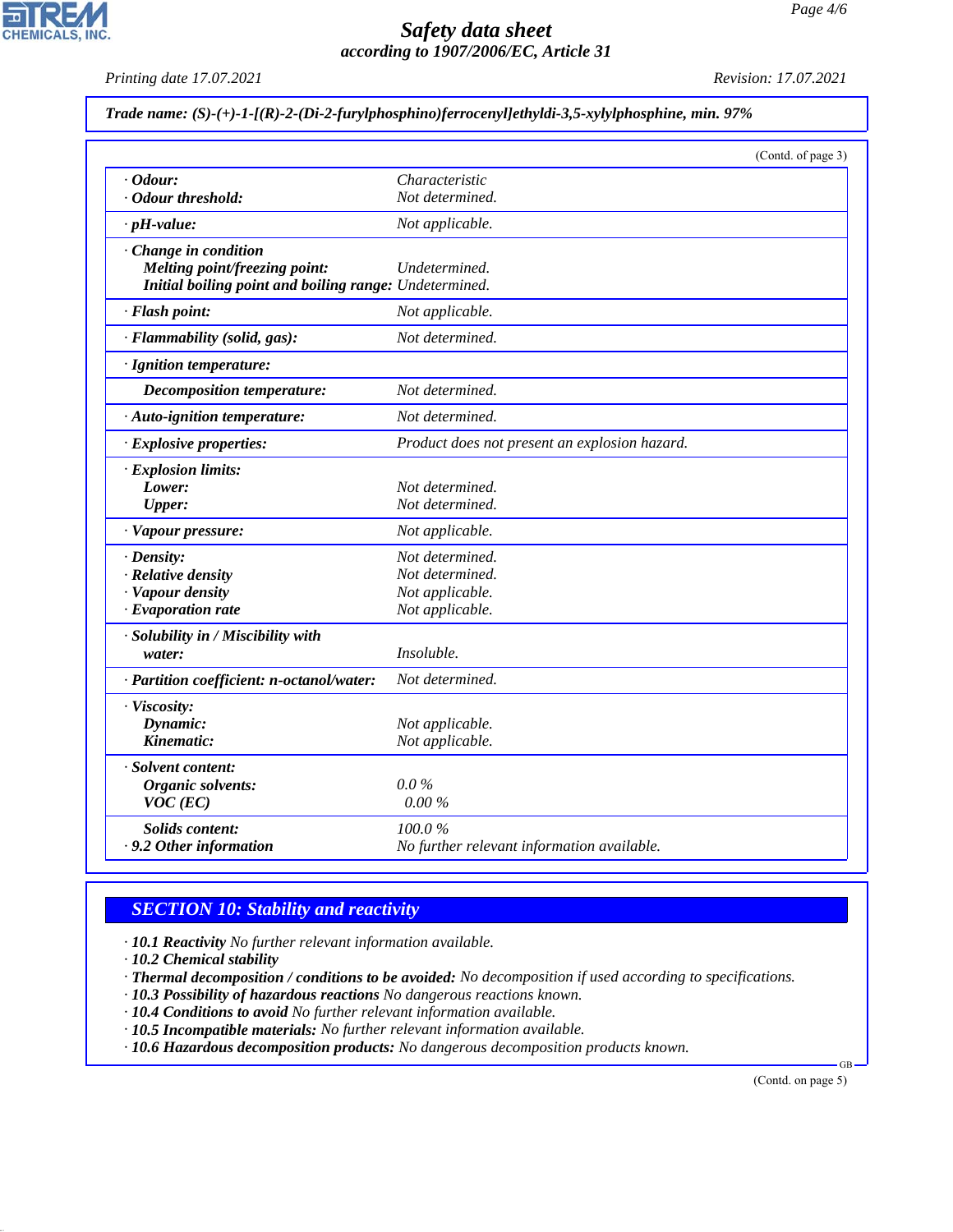*Printing date 17.07.2021 Revision: 17.07.2021*

*Trade name: (S)-(+)-1-[(R)-2-(Di-2-furylphosphino)ferrocenyl]ethyldi-3,5-xylylphosphine, min. 97%*

(Contd. of page 4)

### *SECTION 11: Toxicological information*

- *· 11.1 Information on toxicological effects*
- *· Acute toxicity Based on available data, the classification criteria are not met.*
- *· Primary irritant effect:*
- *· Skin corrosion/irritation*
- *Causes skin irritation.*
- *· Serious eye damage/irritation*
- *Causes serious eye irritation.*
- *· Respiratory or skin sensitisation Based on available data, the classification criteria are not met.*
- *· CMR effects (carcinogenity, mutagenicity and toxicity for reproduction)*
- *· Germ cell mutagenicity Based on available data, the classification criteria are not met.*
- *· Carcinogenicity Based on available data, the classification criteria are not met.*
- *· Reproductive toxicity Based on available data, the classification criteria are not met.*
- *· STOT-single exposure Based on available data, the classification criteria are not met.*
- *· STOT-repeated exposure Based on available data, the classification criteria are not met.*
- *· Aspiration hazard Based on available data, the classification criteria are not met.*

# *SECTION 12: Ecological information*

- *· 12.1 Toxicity*
- *· Aquatic toxicity: No further relevant information available.*
- *· 12.2 Persistence and degradability No further relevant information available.*
- *· 12.3 Bioaccumulative potential No further relevant information available.*
- *· 12.4 Mobility in soil No further relevant information available.*
- *· Additional ecological information:*
- *· General notes: Not known to be hazardous to water.*
- *· 12.5 Results of PBT and vPvB assessment*
- *· PBT: Not applicable.*
- *· vPvB: Not applicable.*
- *· 12.6 Other adverse effects No further relevant information available.*

#### *SECTION 13: Disposal considerations*

- *· 13.1 Waste treatment methods*
- *· Recommendation*

*Must not be disposed together with household garbage. Do not allow product to reach sewage system.*

- *· Uncleaned packaging:*
- *· Recommendation: Disposal must be made according to official regulations.*

# *SECTION 14: Transport information*

*· 14.1 UN-Number*

44.1.1

*· ADR, ADN, IMDG, IATA not regulated*

*· 14.2 UN proper shipping name · ADR, ADN, IMDG, IATA not regulated*

(Contd. on page 6)



GB